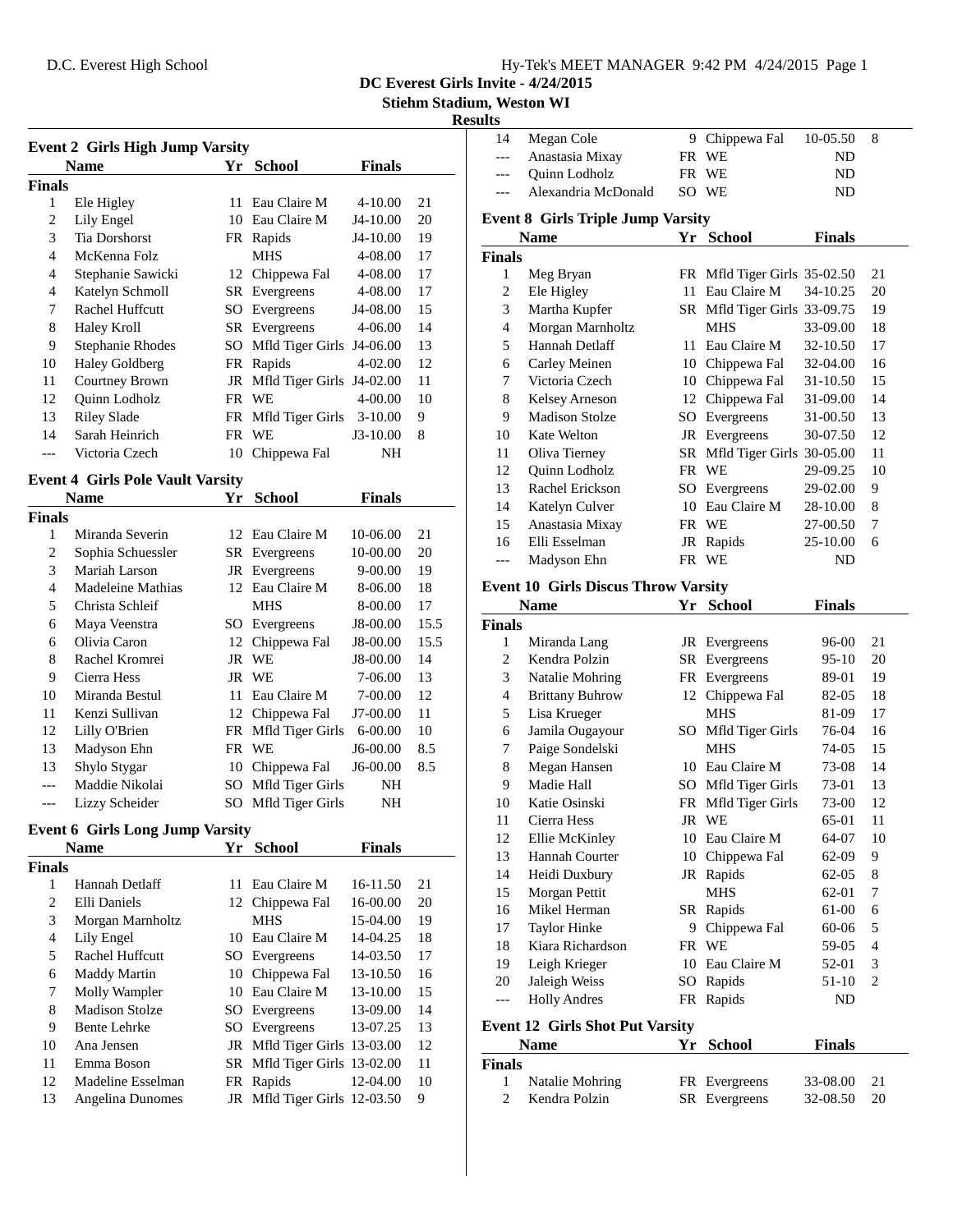|  | Hy-Tek's MEET MANAGER 9:42 PM 4/24/2015 Page 2 |  |  |
|--|------------------------------------------------|--|--|
|  |                                                |  |  |

**DC Everest Girls Invite - 4/24/2015**

**Stiehm Stadium, Weston WI**

#### **Results**

| Finals  (Event 12 Girls Shot Put Varsity) |                        |     |                              |          |      |  |  |
|-------------------------------------------|------------------------|-----|------------------------------|----------|------|--|--|
|                                           | <b>Name</b>            | Yr  | <b>School</b>                | Finals   |      |  |  |
| 3                                         | Miranda Lang           |     | JR Evergreens                | 29-09.50 | 19   |  |  |
| 4                                         | Katie Osinski          |     | FR Mfld Tiger Girls 29-04.50 |          | 18   |  |  |
| 5                                         | Morgan Pettit          |     | MHS                          | 29-01.50 | 16.5 |  |  |
| 5                                         | Megan Nicolet          | 12  | Eau Claire M                 | 29-01.50 | 16.5 |  |  |
| 7                                         | Mikel Herman           | SR  | Rapids                       | 28-11.00 | 15   |  |  |
| 8                                         | Jamila Ougayour        | SO. | Mfld Tiger Girls 28-02.00    |          | 14   |  |  |
| 9                                         | Megan Hansen           | 10  | Eau Claire M                 | 27-10.00 | 13   |  |  |
| 10                                        | Rachel Kromrei         |     | JR WE                        | 27-09.00 | 12   |  |  |
| 11                                        | Alysaa Flaten          | 12  | Chippewa Fal                 | 27-08.00 | 11   |  |  |
| 12                                        | Heidi Duxbury          | JR  | Rapids                       | 26-10.00 | 10   |  |  |
| 13                                        | Amira Kuster           | 10  | Chippewa Fal                 | 26-04.00 | 9    |  |  |
| 14                                        | Paige Sondelski        |     | <b>MHS</b>                   | 26-03.00 | 8    |  |  |
| 15                                        | <b>Brittany Buhrow</b> | 12  | Chippewa Fal                 | 26-02.00 | 7    |  |  |
| 16                                        | Madie Hall             | SO. | Mfld Tiger Girls 26-00.00    |          | 6    |  |  |
| 17                                        | Melanie Monnot         |     | <b>MHS</b>                   | 24-04.00 | 5    |  |  |
| 18                                        | Jaleigh Weiss          | SO  | Rapids                       | 23-06.00 | 4    |  |  |
| 19                                        | Keagan Sather          | FR  | WE                           | 21-11.00 | 3    |  |  |
|                                           | Nicole Larson          | 9   | Eau Claire M                 | ND       |      |  |  |

# **Event 14 Girls 4x800 Meter Relay Varsity**

|                | Team                                            | <b>Relay</b> | <b>Finals</b>             |
|----------------|-------------------------------------------------|--------------|---------------------------|
| Finals         |                                                 |              |                           |
| 1              | Chippewa Falls                                  |              | 10:19.28<br>21            |
|                | 1) Arica Swift 9                                |              | 2) Sydney Hillert 11      |
|                | 3) Tyana Loiselle 11                            |              | 4) Elli Daniels 12        |
| $\overline{c}$ | Eau Claire Memorial                             |              | 10:21.33<br>18            |
|                | 1) Zoe Smith 10                                 |              | 2) Sophia Smith 10        |
|                | 3) Claire Mettler 10                            |              | 4) Elena Smith 12         |
| 3              | <b>DC</b> Everest                               |              | 10:50.37<br>15            |
|                | 1) Ariana Christophersen SO                     |              | 2) Emma Jourdan SO        |
|                | 3) Jenna Cooper FR                              |              | 4) Katie Lehrke SO        |
| 4              | <b>Wausau East</b>                              |              | 10:58.73<br>12            |
|                | 1) Elizabeth McDonald FR                        |              | 2) Brenna Urmanski SO     |
|                | 3) Victoria Houben JR                           |              | 4) Lena Brearley SO       |
| 5              | Marshfield Girls                                |              | 11:16.45<br>9             |
|                | 1) Lilly O'Brien FR                             |              | 2) Alexa Aumann SO        |
|                | 3) Maddison Clemens JR                          |              | 4) Courtney Brown JR      |
| 6              | Rapids                                          |              | 11:37.95<br>6             |
| 7              | Merrill High School                             |              | 11:39.92<br>3             |
|                | 1) Morgan Pettit                                |              | 2) Sarah Gessler          |
|                | 3) Ashlin Berry                                 |              | 4) Sarah Ranta            |
| 8              | <b>DC</b> Everest                               |              | 12:20.37                  |
|                | 1) Kayleigh Whipps JR                           |              | 2) Emily Lyga SO          |
|                | 3) Sydney Freiberg FR                           |              | 4) Sarah Tegart SO        |
|                | Eau Claire Memorial                             | B            | NT                        |
|                | 1) Morgan Barnhardt 9                           |              | 2) Grace Cole 9           |
|                | 3) Lauren Priem 9                               |              | 4) Kiana CarlsonSather 12 |
|                | <b>Event 16 Girls 100 Meter Hurdles Varsity</b> |              |                           |

## **Name Yr School Finals Finals** Adrienne' Burton FR WE 16.86 21 Hannah Marrier MHS 16.90 20 3 Raeanne Kaz 9 Chippewa Fal 17.15 19

| 4  | Keagan Sather             |     | FR WE               | 17.29 | 18 |  |
|----|---------------------------|-----|---------------------|-------|----|--|
| 5  | Alexis Roloff             |     | JR Evergreens       | 18.03 | 17 |  |
| 6  | Victoria Czech            | 10  | Chippewa Fal        | 18.10 | 16 |  |
| 7  | Sadie Degrand             | SO. | Mfld Tiger Girls    | 18.24 | 15 |  |
| 8  | Makayla Stow              | 11  | Eau Claire M        | 18.61 | 14 |  |
| 9  | Madison Stolze            |     | SO Evergreens       | 18.69 | 13 |  |
| 10 | Briana Duellman           |     | SO Mfld Tiger Girls | 18.74 | 12 |  |
| 11 | Hayley Bartlein           |     | SO Evergreens       | 18.76 | 11 |  |
| 12 | Carley Meinen             | 10  | Chippewa Fal        | 18.81 | 10 |  |
| 13 | <b>Brittany Waldinger</b> | SR. | <b>WE</b>           | 19.84 | 9  |  |
| 14 | Skylar Schaetz            |     | FR Rapids           | 20.33 | 8  |  |
| 15 | Bryanna Block             |     | MHS                 | 20.50 | 7  |  |
| 16 | Christa Schleif           |     | <b>MHS</b>          | 20.54 | 6  |  |
| 17 | Jaleigh Weiss             | SO  | Rapids              | 21.11 | 5  |  |
| 18 | Ayah Hayek                | 9   | Eau Claire M        | 21.23 | 4  |  |
| 19 | Brianna Anderson          |     | JR Rapids           | 24.44 | 3  |  |
|    | Maddie Nikolai            | SO. | Mfld Tiger Girls    | NT    |    |  |

#### **Event 18 Girls 100 Meter Dash Varsity**

|               | Name<br>Yr<br><b>School</b> |    | Finals               |       |    |
|---------------|-----------------------------|----|----------------------|-------|----|
| <b>Finals</b> |                             |    |                      |       |    |
| 1             | Elizabeth Keena             | SO | Rapids               | 12.77 | 21 |
| 2             | Stephanie Sawicki           | 12 | Chippewa Fal         | 13.20 | 20 |
| 3             | Oliva Tierney               | SR | Mfld Tiger Girls     | 13.33 | 19 |
| 4             | Madelyn Prohaska            | SO | Evergreens           | 13.53 | 18 |
| 5             | Jade Hackbarth              |    | <b>SR</b> Evergreens | 13.55 | 17 |
| 6             | Martha Kupfer               |    | SR Mfld Tiger Girls  | 13.57 | 16 |
| 7             | <b>Tia Dorshorst</b>        | FR | Rapids               | 13.64 | 15 |
| 8             | Kelsey Arneson              | 12 | Chippewa Fal         | 13.65 | 14 |
| 9             | Dayna Schultz               | JR | Rapids               | 13.71 | 13 |
| 10            | Hannah Detlaff              | 11 | Eau Claire M         | 13.76 | 12 |
| 11            | Miranda Severin             | 12 | Eau Claire M         | 13.80 | 11 |
| 12            | Kendra Monpas               | 12 | Chippewa Fal         | 13.87 | 10 |
| 13            | Sarah Heinrich              | FR | <b>WE</b>            | 13.99 | 9  |
| 14            | Hannah Tipple               | SR | Evergreens           | 14.01 | 8  |
| 15            | Ava Magee                   | 9  | Eau Claire M         | 14.21 | 7  |
| 16            | Emma Boson                  | SR | Mfld Tiger Girls     | 14.30 | 6  |
| 17            | Miranda Jahnke              |    | <b>MHS</b>           | 14.57 | 5  |
| 18            | Anastasia Mixay             | FR | WE                   | 15.56 | 4  |
| 19            | Kiara Richardson            |    | FR WE                | 16.40 | 3  |

#### **Event 20 Girls 1600 Meter Run Varsity**

|                | <b>Name</b>            | Yr  | School              | <b>Finals</b> |    |
|----------------|------------------------|-----|---------------------|---------------|----|
| <b>Finals</b>  |                        |     |                     |               |    |
| 1              | <b>Aubrey Roberts</b>  | 11  | Eau Claire M        | 5:04.03       | 21 |
| 2              | Kennidi Knoblock       |     | SR WE               | 5:17.02       | 20 |
| 3              | Hannah Roeske          | 10  | Eau Claire M        | 5:21.42       | 19 |
| $\overline{4}$ | Morgan Morris          | 11. | Eau Claire M        | 5:44.32       | 18 |
| 5              | Maisie Wingert         | 9   | Chippewa Fal        | 5:48.00       | 17 |
| 6              | <b>Rylie Westfall</b>  |     | SO Evergreens       | 5:48.18       | 16 |
| 7              | <b>Teagan Tretter</b>  |     | JR Evergreens       | 5:59.37       | 15 |
| 8              | Dani Bender            |     | JR Mfld Tiger Girls | 6:02.90       | 14 |
| 9              | Emma Meyer             | 11  | Chippewa Fal        | 6:03.50       | 13 |
| 10             | Alison Cook            |     | FR Evergreens       | 6:03.56       | 12 |
| 11             | Sophia Schrodi         |     | FR Mfld Tiger Girls | 6:05.40       | 11 |
| 12             | <b>Bailey Boudreau</b> | SR. | <b>WE</b>           | 6:19.00       | 10 |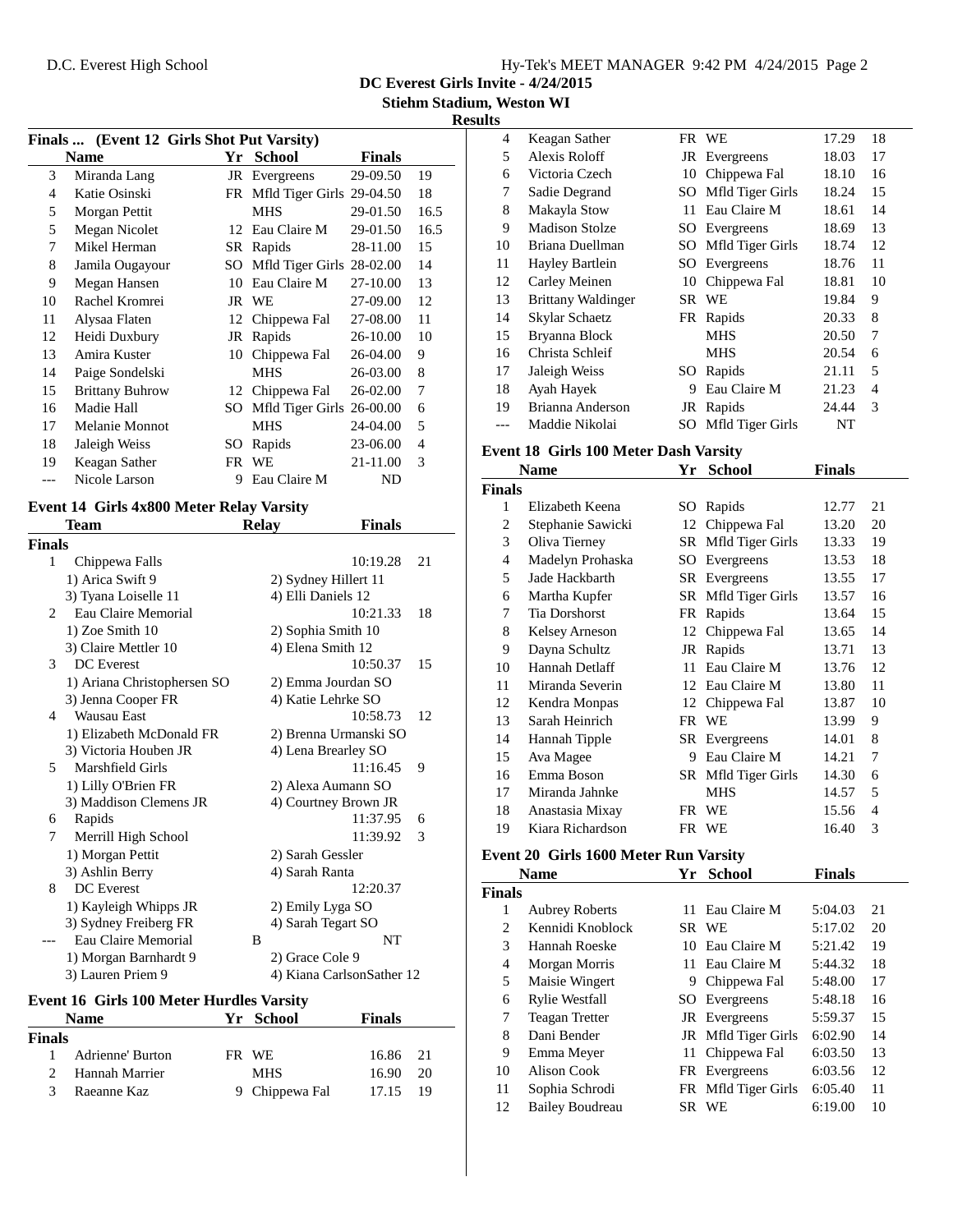| Hy-Tek's MEET MANAGER 9:42 PM 4/24/2015 Page 3 |  |  |
|------------------------------------------------|--|--|
|                                                |  |  |

**DC Everest Girls Invite - 4/24/2015**

**Stiehm Stadium, Weston WI**

#### **Results**

|                             | Finals  (Event 20 Girls 1600 Meter Run Varsity) |   |                        |               |    |
|-----------------------------|-------------------------------------------------|---|------------------------|---------------|----|
|                             | <b>Name</b>                                     |   | Yr School              | <b>Finals</b> |    |
| 13                          | Morgan Katzmark                                 | 9 | Chippewa Fal           | 6:19.40       | 9  |
| 14                          | Riley Slade                                     |   | FR Mfld Tiger Girls    | 6:28.20       | 8  |
| 15                          | <b>Brittney Rude</b>                            |   | JR Rapids              | 6:28.23       | 7  |
|                             | <b>Event 22 Girls 4x200 Meter Relay Varsity</b> |   |                        |               |    |
|                             | <b>Team</b>                                     |   | <b>Relay</b>           | <b>Finals</b> |    |
| <b>Finals</b>               |                                                 |   |                        |               |    |
| 1                           | Eau Claire Memorial                             |   |                        | 1:52.51       | 21 |
|                             | 1) Katelyn Culver 10                            |   | 2) Lily Engel 10       |               |    |
|                             | 3) Ele Higley 11                                |   | 4) Bridget Hujik 12    |               |    |
| $\mathcal{D}_{\mathcal{L}}$ | <b>DC</b> Everest                               |   |                        | 1:53.57       | 18 |
|                             | 1) Bryce Cebula SO                              |   | 2) Taylor Melk JR      |               |    |
|                             | 3) Haley Kroll SR                               |   | 4) Madelyn Prohaska SO |               |    |
| 3                           | Marshfield Girls                                |   |                        | 1:55.15       | 15 |
|                             | 1) Angelina Dunomes JR                          |   | 2) Meg Bryan FR        |               |    |
|                             | 3) Stephanie Rhodes SO                          |   | 4) Emma Boson SR       |               |    |

| 1) Angelina Dunomes JR    | 2) Meg Bryan FR      |     |
|---------------------------|----------------------|-----|
| 3) Stephanie Rhodes SO    | 4) Emma Boson SR     |     |
| Merrill High School       | 1:55.40              | 12  |
| 1) McKenna Folz           | 2) Autumn Schenzel   |     |
| 3) Kennedy Soderberg      | 4) Kaitlin Berry     |     |
| Wausau East               | 1:55.42              | - 9 |
| 1) Adrienne' Burton FR    | 2) Rachel Kromrei JR |     |
| 3) Alexandria McDonald SO | 4) Sarah Heinrich FR |     |
| Rapids                    | 2:12.15              |     |
|                           |                      |     |

#### **Event 24 Girls 400 Meter Dash Varsity**

|                | Name                   | Yr  | <b>School</b>       | <b>Finals</b> |    |
|----------------|------------------------|-----|---------------------|---------------|----|
| <b>Finals</b>  |                        |     |                     |               |    |
| 1              | Tyana Loiselle         | 11  | Chippewa Fal        | 1:01.13       | 21 |
| 2              | Morgan Marnholtz       |     | <b>MHS</b>          | 1:02.11       | 20 |
| 3              | Martha Kupfer          |     | SR Mfld Tiger Girls | 1:02.99       | 19 |
| $\overline{4}$ | Catherine Luo          |     | 12 Eau Claire M     | 1:03.89       | 18 |
| 5              | <b>Ashley Holubets</b> |     | SR Mfld Tiger Girls | 1:04.42       | 17 |
| 6              | Sydney Hillert         | 11  | Chippewa Fal        | 1:06.28       | 16 |
| 7              | Elizabeth McDonald     | FR. | <b>WE</b>           | 1:06.50       | 15 |
| 8              | Courtney Brown         |     | JR Mfld Tiger Girls | 1:07.35       | 14 |
| 9              | Samantha Anderson      |     | JR Evergreens       | 1:07.77       | 13 |
| 10             | Dayeton Tolle          |     | 12 Eau Claire M     | 1:08.17       | 12 |
| 11             | Lena Brearley          | SO. | <b>WE</b>           | 1:09.16       | 11 |
| 12             | Megan Modjewski        | SO. | Evergreens          | 1:09.57       | 10 |
| 13             | Jenna Cooper           |     | FR Evergreens       | 1:10.29       | 9  |
| 14             | Sanannah Duckett       | FR  | Rapids              | 1:12.17       | 8  |
| 15             | <b>Haley Goldberg</b>  | FR  | Rapids              | 1:13.37       | 7  |
| ---            | Victoria Hamel         | FR  | Rapids              | NT            |    |

## **Event 26 Girls 4x100 Meter Relay Varsity**

|               | Team                 | Relav            | <b>Finals</b>          |  |
|---------------|----------------------|------------------|------------------------|--|
| Finals        |                      |                  |                        |  |
|               | Rapids               |                  | 52.65<br>-21           |  |
| $\mathcal{L}$ | Eau Claire Memorial  |                  | 18<br>53.26            |  |
|               | 1) Hannah Detlaff 11 | 2) Lily Engel 10 |                        |  |
|               | 3) Ava Magee 9       |                  | 4) Miranda Severin 12  |  |
| 3             | DC Everest           |                  | 53.52<br>-15           |  |
|               | 1) Bryce Cebula SO   |                  | 2) Jade Hackbarth SR   |  |
|               | 3) Hannah Tipple SR  |                  | 4) Madelyn Prohaska SO |  |

| 4 | Merrill High School    | 55.23                | 12  |
|---|------------------------|----------------------|-----|
|   | 1) Kennedy Soderberg   | 2) Kaitlin Berry     |     |
|   | 3) Paige Sondelski     | 4) Autumn Schenzel   |     |
|   | Marshfield Girls       | 56.95                | - 9 |
|   | 1) Madeline Chaltry JR | 2) Ana Jensen JR     |     |
|   | 3) Lizzy Scheider SO   | 4) Oliva Tierney SR  |     |
| 6 | Wausau East            | 1:00.10              | 6   |
|   | 1) Ouinn Lodholz FR    | 2) Ellen Hamilton FR |     |
|   | 3) Anastasia Mixay FR  | 4) Cierra Hess JR    |     |
|   |                        |                      |     |

## **Event 28 Girls 300 Meter Hurdles Varsity**

|                | <b>Name</b>               | Yr  | <b>School</b>        | Finals  |    |
|----------------|---------------------------|-----|----------------------|---------|----|
| <b>Finals</b>  |                           |     |                      |         |    |
| 1              | Hannah Marrier            |     | <b>MHS</b>           | 50.27   | 21 |
| $\overline{c}$ | Bridget Hujik             | 12  | Eau Claire M         | 50.69   | 20 |
| 3              | Adrienne' Burton          | FR. | WE                   | 51.20   | 19 |
| 4              | Raeanne Kaz               | 9   | Chippewa Fal         | 53.58   | 18 |
| 5              | Gretchen Anderson         | 11  | Eau Claire M         | 54.32   | 17 |
| 6              | Alexis Roloff             |     | JR Evergreens        | 55.06   | 16 |
| 7              | Madelyn Hedrington        | 9   | Chippewa Fal         | 55.57   | 15 |
| 8              | Briana Duellman           | SO  | Mfld Tiger Girls     | 55.96   | 14 |
| 9              | Makayla Stow              | 11  | Eau Claire M         | 57.02   | 13 |
| 10             | Keagan Sather             |     | FR WE                | 57.24   | 12 |
| 11             | Anna Schaber              |     | JR Evergreens        | 58.44   | 11 |
| 12             | Sadie Degrand             | SO. | Mfld Tiger Girls     | 58.53   | 10 |
| 13             | Katelyn Schmoll           |     | <b>SR</b> Evergreens | 59.66   | 9  |
| 14             | Skylar Schaetz            | FR  | Rapids               | 1:07.96 | 8  |
| ---            | Carley Meinen             | 10  | Chippewa Fal         | NT      |    |
|                | Maddie Nikolai            | SO  | Mfld Tiger Girls     | NT      |    |
|                | <b>Brittany Waldinger</b> |     | SR WE                | NT      |    |
|                | Christa Schleif           |     | <b>MHS</b>           | NT      |    |
|                |                           |     |                      |         |    |

## **Event 30 Girls 800 Meter Run Varsity**

|               | <b>Name</b>             | Yr  | <b>School</b>       | <b>Finals</b> |                |
|---------------|-------------------------|-----|---------------------|---------------|----------------|
| <b>Finals</b> |                         |     |                     |               |                |
| 1             | Elli Daniels            |     | 12 Chippewa Fal     | 2:20.95       | 21             |
| 2             | <b>Aubrey Roberts</b>   | 11  | Eau Claire M        | 2:23.17       | 20             |
| 3             | Kennidi Knoblock        |     | SR WE               | 2:26.18       | 19             |
| 4             | Hannah Roeske           | 10  | Eau Claire M        | 2:27.36       | 18             |
| 5             | Arica Swift             | 9   | Chippewa Fal        | 2:33.39       | 17             |
| 6             | Elena Smith             | 12  | Eau Claire M        | 2:33.82       | 16             |
| 7             | Ariana Christophersen   | SO  | Evergreens          | 2:34.86       | 15             |
| 8             | Brenna Urmanski         | SO. | WE                  | 2:41.20       | 14             |
| 9             | Sarah Ranta             |     | <b>MHS</b>          | 2:43.96       | 13             |
| 10            | Emma Jourdan            | SO. | Evergreens          | 2:44.64       | 12             |
| 11            | Lacey Foate             | SO  | Rapids              | 2:46.62       | 11             |
| 12            | Lilly O'Brien           |     | FR Mfld Tiger Girls | 2:51.49       | 10             |
| 13            | Emily Lyga              | SO  | Evergreens          | 2:52.84       | 9              |
| 14            | Dani Bender             |     | JR Mfld Tiger Girls | 2:53.72       | 8              |
| 15            | Ashlin Berry            |     | <b>MHS</b>          | 2:54.24       | 7              |
| 16            | <b>Maddison Clemens</b> | JR  | Mfld Tiger Girls    | 2:54.72       | 6              |
| 17            | Abbie Esterline         | SO  | WE                  | 2:57.68       | 5              |
| 18            | Kori Greiner            | SO  | Rapids              | 2:58.51       | $\overline{4}$ |
| 19            | Kaila Forstner          | SO  | Rapids              | 3:19.81       | 3              |
| ---           | <b>Heyley Niblett</b>   | 11  | Chippewa Fal        | NT            |                |